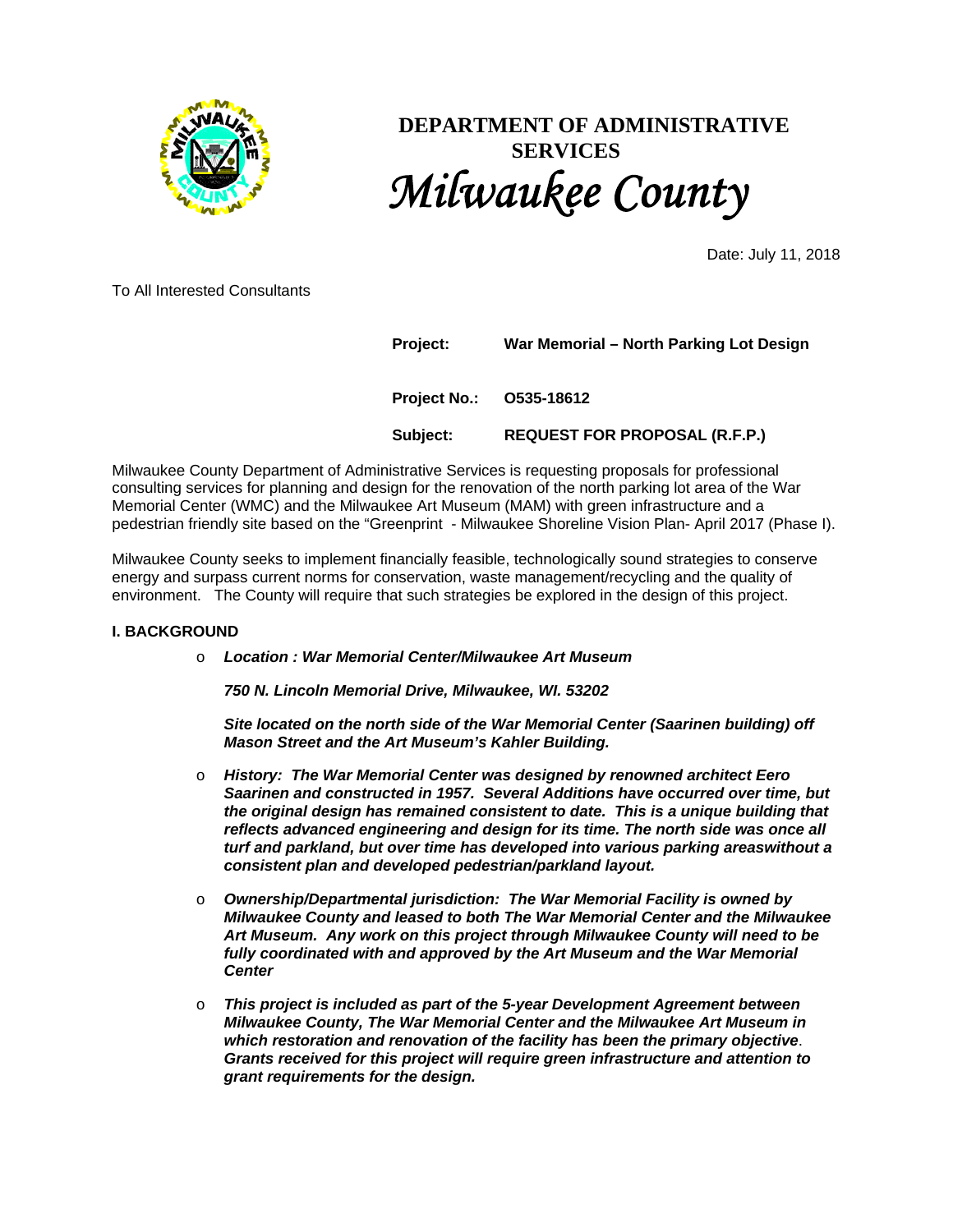

# **II. GENERAL PROJECT DESCRIPTION**

*Adopted budget narrative:* Parking Lot Replacement: The existing parking lots are in need of either replacement or re-surfacing of the lots. In 2017 three grants were approved which allow for green infrastructure into the project. Layout of parking and pedestrian pathways will be key is re-designing the site plan to include paths and green infrastructure.

**Existing Conditions:** Three asphalt parking lots exist on the current site along with the truck dock. Portions of the asphalt lot are to be replaced as part of another project. The existing lots will either be resurfaced with asphalt or have sections replaced with pervious pavers for storm water retention on site.

The chosen consultant will be providing professional engineering services of the lots, hardscape and north lot area at The War Memorial Center/Milwaukee Art Museum Facility. It is intended that a team would include professionals in the area of landscape design and stormwater management and systems design, with a heavy emphasis on green infrastructure.

Design changes required to accommodate current codes and standards will be included in the design process. Design should include recommendations to owner to help reduce future maintenance issues and construction costs. Design of the green infrastructure is intended to meet all grant based requirements.

*Project administration:* This project will be coordinated through Milwaukee County's DAS Division of Facilities Management, Architecture Engineering and Environmental Services group.

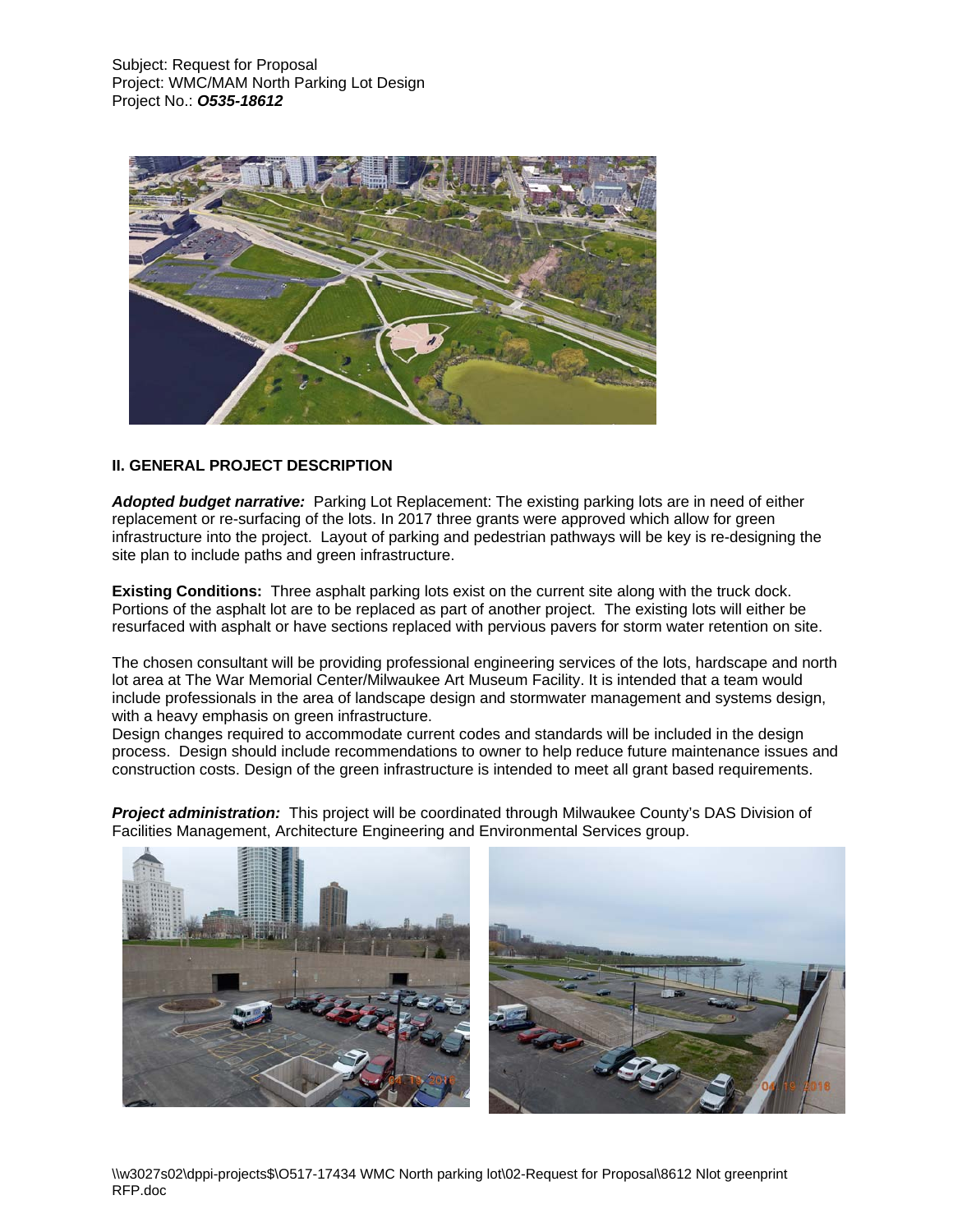# **III. SCOPE OF CONSULTANT SERVICES**

The successful consultant shall provide all services as specified per the standard terms and conditions of the Milwaukee County Department of Administrative Services Consultant Agreement for Professional Services *(Type A, lump sum)* (copy will be available on the County web page for this RFP.)

#### 1. GENERAL REQUIREMENTS

- o *Planning* review prior plans and details of site, visit site with County staff and facility staff to review constraints. Prepare layout plans showing existing locations and descriptive information. Prepare for public information meeting and gather comments on preliminary design from interested stakeholders and public at meeting.
- o *Design* Prepare technical specifications and construction documents for bidding through Milwaukee County and perform coordination with City of Milwaukee for plan approval. It is expected that the design solution will meet current requirements for local zoning ordinances and ADA requirements. Provide a minimum of two cost estimates during the design phase.
- o *Construction Services* Provide basic construction services as described below.

## 2. BASIC SERVICES

1. The engineering consulting firm shall assemble a design project team to perform the scope of services and requirements outlined below.

#### **A. Inspection of existing conditions:**

Inspection shall include diagramming existing site features that may not be included in survey. Milwaukee County to provide existing survey in Autocad format and preliminary site layout for reference.

## **B. Design Development:**

Upon completion of review of previous design and preliminary site drawings, and the stakeholder feedback, the engineering consultant shall proceed into the design development phase of the project. In the design development phase, the engineering consultant shall investigate and with Milwaukee County approval, and provide layout and design of site.

The required deliverables by consultant shall include but are not limited to:

- Plans of the existing facility and recommended layout.
- Design of a code compliant plan that includes the removal, replacement and the documentation of the disposal of related materials.
- Design of a plan that is acceptable to the following stakeholders: Milwaukee County DAS and Parks, WMC, MAM, MMSD, FFLM, City of Milwaukee, NFWF, and DNR.
- Preliminary construction costs.
- Preliminary construction schedule, based on War Memorial's and Art Museum's operation and phasing plan for work to be completed by end of 2019.
- Plan and present at a public Information Meeting on the Preliminary layout and landscape concepts with a min. of three 3D renderings of site.

# **C. Final Design and Construction Documents:**

Upon review of design development documents and approval by Milwaukee County, War Memorial Center and the Milwaukee Art Museum, the Civil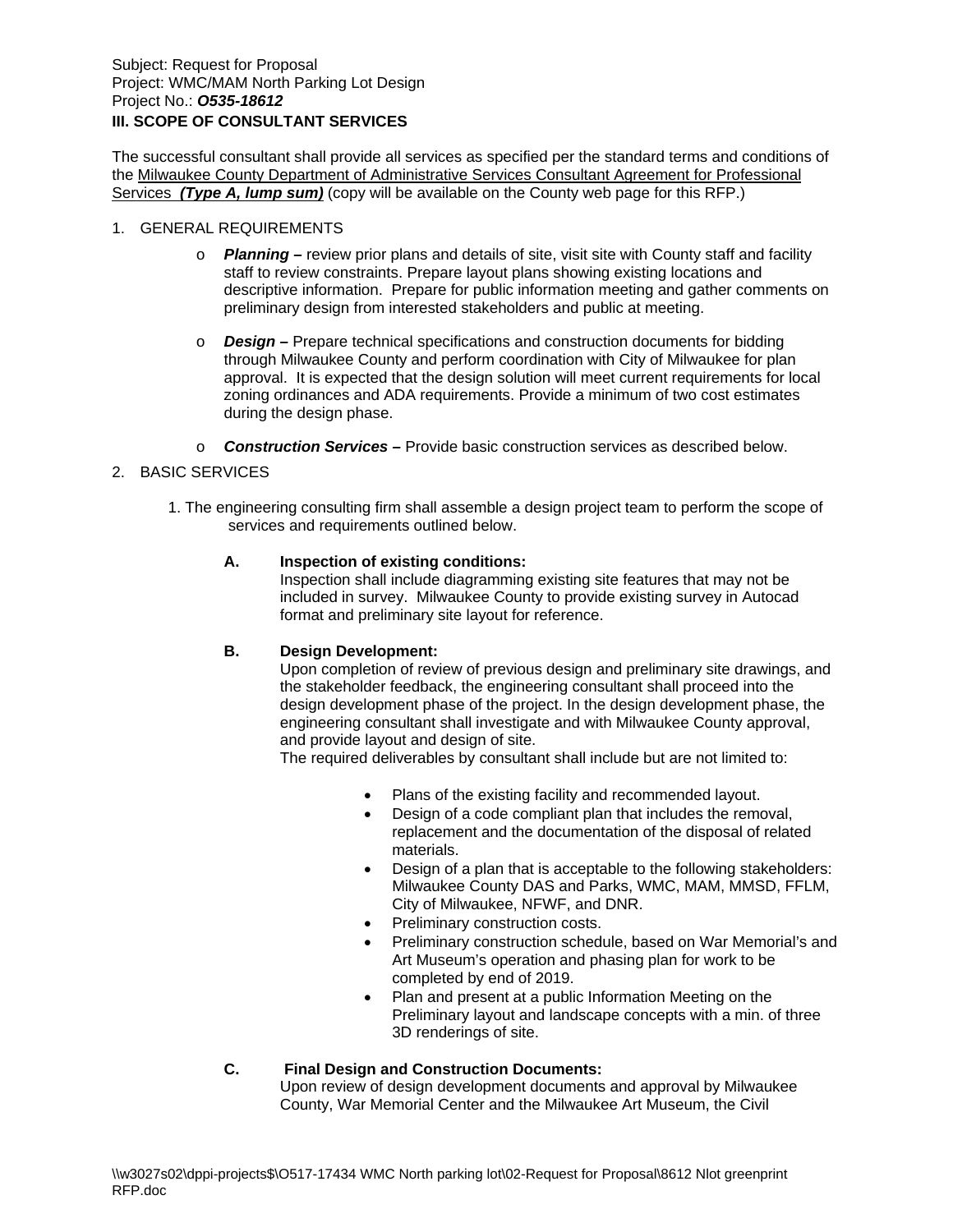consultant will proceed with construction documents. The required deliverables shall include but are not limited to:

- 1. Construction documents:
	- Existing and proposed plans
	- Construction details
	- Schedule of green infrastructure provided.
	- Landscape design plans and details with future or alternate bid items for a master plan of North Lot.
	- Technical Specifications (Including approved manufacturers & model numbers)
- 2. Digital set of "in-progress" contract documents for review by Milwaukee County a**t 50% completion** (construction drawings only). See the tentative project timetable below.
- 3. Three sets of "in-progress" contract documents (three sets of construction drawings and specifications and digital copy) for review by Milwaukee County at **90% completion**. The 90% completion meeting will be the final review meeting before distribution of construction documents for bidding. This review meeting will include all parties involved, consultant, and all sub-consultants. See the tentative project timetable below.
- 4. At the 90% completion review meeting the engineering consultant shall provide detailed cost estimate based upon the construction documents and an updated construction schedule.
- 5. The 90% plans will be sent to all three granting authorities for approval prior to completing the final bid set.
- 6. The engineering consultant shall provide final technical specifications, which follow the Uniform Format Construction Index of the Construction Specifications Institute (CSI). In the technical specifications, a minimum of three approved manufacturers will be listed for major material items or systems. The Owner (Milwaukee County) may require specification of a particular product or "approved equal" to maintain Milwaukee County standards.
- 7. The engineering consulting firm shall provide final construction documents (technical specifications and construction drawings) to Milwaukee County in a reproducible format for printing (Milwaukee County will be responsible for document reproduction and distribution for bidding). The engineering consulting firm shall also provide Milwaukee County with a copy of the final construction documents in electronic format per Milwaukee County's Type A Consultant Agreement or other format approved by the Milwaukee County Project Manager.
- 8. The engineering consulting firm shall be responsible for the accuracy of the design services performed and promptly make necessary revisions or corrections resulting from negligent acts, errors and/or omissions without additional compensation. The consulting firm shall be responsible for losses or cost to repair or remedy as a result of the consultant's negligent acts, errors or omissions.

# **D. Bidding and Construction**:

- 1. Attend Pre-Bid meeting.
- 2. Document all information requested by bidders and any requested interpretation of bidding documents in writing to the owner.
- 3. Any information needed to clarify any condition which might affect the cost of the work as bid shall be responded to by an Addendum sent out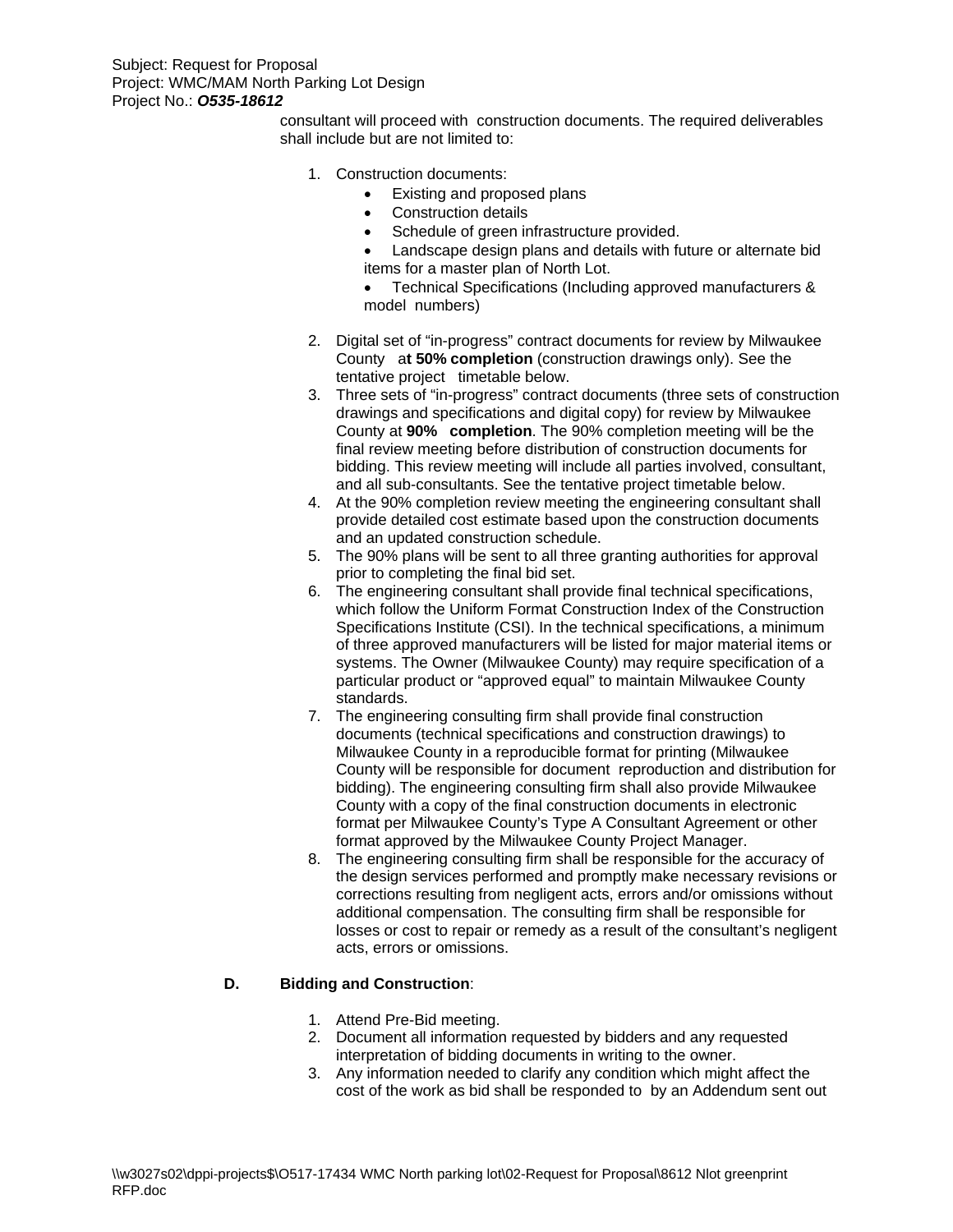no later than five (5) days prior to the close of bids. Prepare and deliver master Addendum to Milwaukee County (AE&ES) for distribution.

- 4. Attend Pre-Construction meeting.
- 5. Answer Requests for Information (RFI) submitted by the General Contractor with Milwaukee County review and approval.
- 6. Review and approve with Milwaukee County (AE&ES) all shop drawings, product data, and samples covering specified materials in the bidding documents.
- 7. On an as-needed basis, provide review and approval of submittals. Provide technical support by answering project-related questions throughout the construction process.
- 8. Prepare and submit punch list, substantial completion and acceptance documentation for the project.
- 9. Prepare as-built record drawings and electrical one-line diagram from contractor's mark-ups.

Design shall incorporate into the project, to the best extent possible, Leadership in Environmental and Energy Design (LEED) standards as specified by the U.S. Green Building Council. Project specifications shall describe the sustainable design elements that are to be incorporated in the various sections of the project. Documentation requirements shall also be written into the contract documents where applicable.

## *Deliverables*

## Sustainability Accomplishments Reporting

The Consultant shall provide a written summary of any project features included in the design or in the construction process that adhere to LEED design criteria, improve energy-efficiency, reduce waste, or reduce negative impacts on the surrounding environment. A reports shall be provided during the course of the project to summarize the needed requirements for the grant programming and the description of green infrastructure provided. The report shall be provided at the completion of the design phase. This report shall be a narrative format. Items to be addressed shall include (but not limited to):

- Description of equipment, systems or materials to be used.
- A description of any alternatives that were considered and compared using a lifecycle cost analysis.
- Description of equipment, systems or materials to be used that will reduce negative impacts on storm water discharges.
- Is there a goal for minimum % of materials containing recycled content?
- Plans for recycling construction waste and the goal for minimum % of waste to be recycled.

The second part of report shall be provided before the project is considered substantially complete. This report shall provide more quantitative information, including but not limited to the following:

- Description of Green Infrastructure installed and quantities, estimate of the volume of stormwater treated and affected.
- Major materials that have significant amount of recycled content (provide approx quantities)
- Quantity of construction waste recycled (in tons and in terms of % of the total construction waste generated)

# 2. QUALITY CONTROL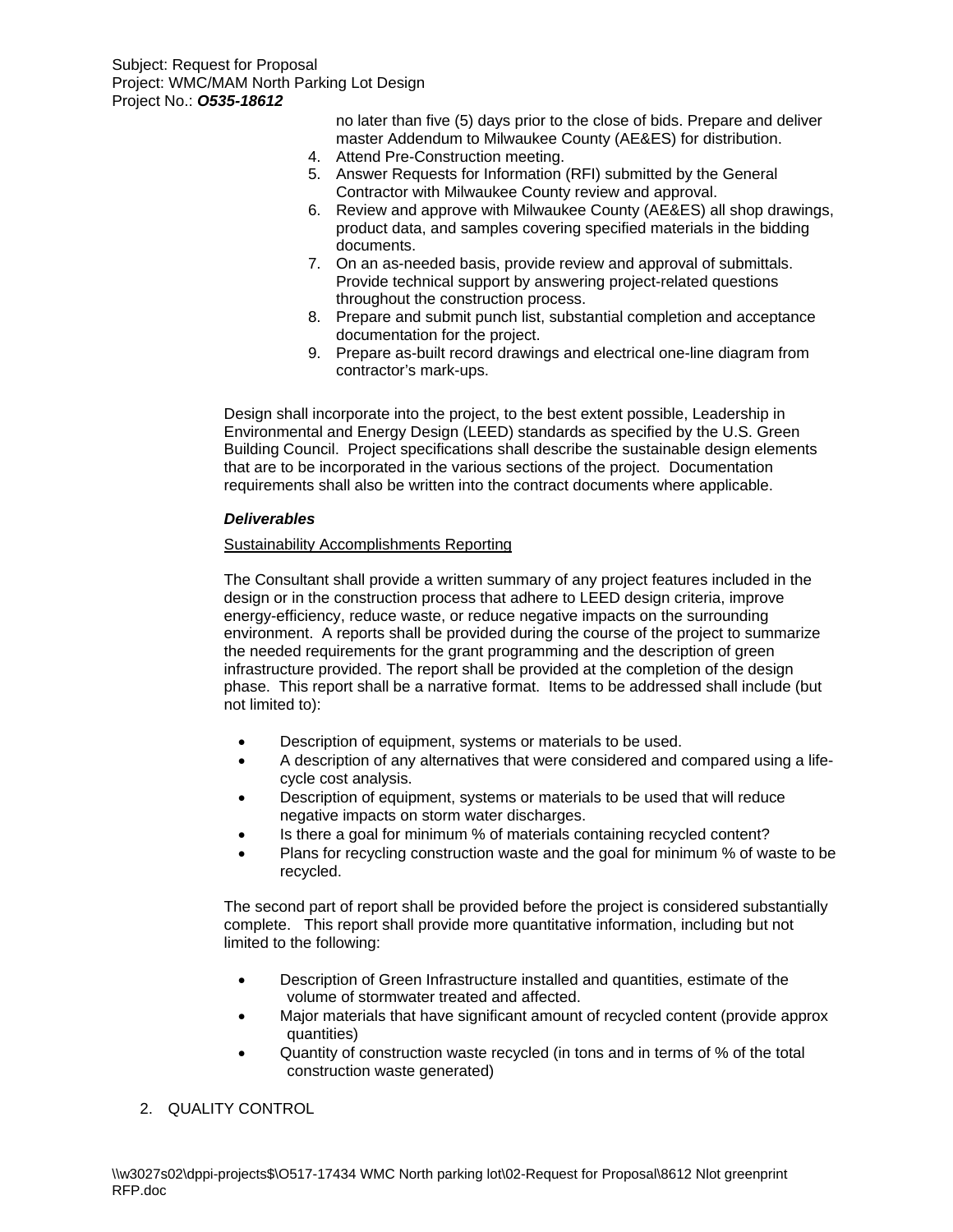1. Milwaukee County reserves the right to request partial or full reimbursement from consultants for change orders resulting from errors and/or omissions in the services they are contracted to provide.

## 3. PROJECT TIMETABLE

| 1.  | <b>August 1, 2018</b>                 | <b>Issue Request for Proposal</b>                                                |
|-----|---------------------------------------|----------------------------------------------------------------------------------|
| 2.  | <b>August 6, 2018</b>                 | RFP Pre-proposal walk-thru                                                       |
| 3.  | <b>August 15, 2018</b>                | RFP Due, 2:00 p.m.                                                               |
| 4.  | <b>August 17, 2018</b>                | Selection Committee selects consultant.                                          |
| 5.  | <b>August 22, 2018</b>                | Offer, negotiate and execute a contract with selected consultant                 |
| 6.  | August 24, 2018(est.) Design kick-off |                                                                                  |
| 7.  | Sept. 21, 2018                        | Public Information Meeting and Feedback.                                         |
| 8.  | Sept. 28, 2018                        | 50% Percent complete targets                                                     |
| 9.  | October 24, 2018                      | 90% Percent complete targets, Final deliverable dates, Print-<br>ready documents |
| 10. | October 31, 2018                      | Project advertised for bid                                                       |
| 11. | <b>November 28, 2018</b>              | Bids due                                                                         |
| 12. | December 10, 2018                     | <b>Anticipated Construction Award</b>                                            |
| 13. | Nov. 26, 2019                         | Anticipated Construction completion                                              |

#### 4. PRE-PROPOSAL MEETING

*Aug. 6, 2018– 1:00 p.m. A mandatory pre-proposal meeting and walk-thru of site.* 

*750 N. Lincoln Memorial Drive, Milwaukee* 

## **IV. RELATED WORK BY OTHERS**

- *Existing Autocad base plans to be provided by Milwaukee County.*
- *Milwaukee County will provide front end specifications, Consultant to provide unit bid items list for bid form and all technical specifications.*
- *Milwaukee County will print, assemble and distribute bid documents and process bid award.*

## **V. PROPOSAL CONTENT**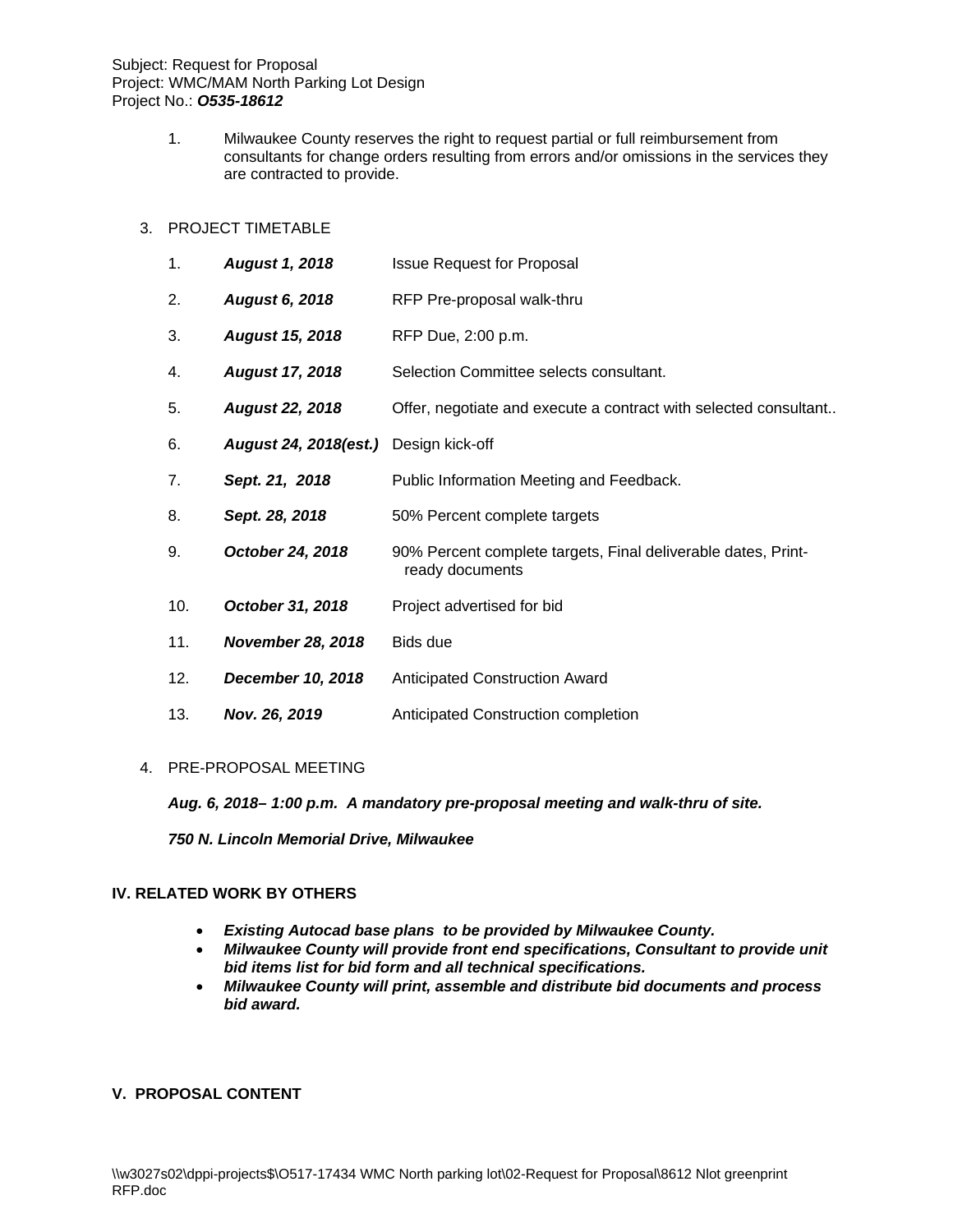The proposal shall conform to Milwaukee County's Proposal Preparation, Submission and Evaluation Guidelines (see Attachment 2). The proposal shall include the Consultant Proposal Form (see Attachment 3) and the following information:

- **A. Cover:** Include project number and name, project location, consultant's name, address, telephone number, FAX number, e-mail address, proposal date, etc.
- **B.** Table of Contents: Include an identification of the material by section and page number.
- **C. Letter or Transmittal**: The name and description of the organization submitting the proposal briefly stating the proposer's understanding of the service to be provided.
- **D. Organization's Experience:***)* Include a list of similar projects that the organization has participated on in the past five (5) years. Attach a separate sheet for each project, up to five (5) maximum, giving a brief description of each project and the organizations participation. Provide a description of your firm's experience with green infrastructure, sustainable design, site landscape design and engineering, or related work including but not limited to
	- Recycled content and sustainable building product selection
	- Waste reduction strategies
	- Use of USGBC LEED rating system to guide project design
- **E. Project Organization and Staff Experience:** Include an organizational structure of the project team, including the relationship of the sub-consultants to be used for this project. The name of the Principal-In- Charge of this project along with their Professional Registration Number in the State of Wisconsin must be clearly indicated in this section of the proposal, along with the name, occupation and title of the Project Manager who will be in charge of this project. Provide a resume' for each individual involved in the project, and include their name, title and/or duties for the project, professional registration, relevant certifications, a brief description of related experience including time contribution in this capacity to past projects, and qualifications. Provide a description of your staff's experience with sustainable design or related work. Include names of project team that are LEED-AP (accredited professionals).
- **F. Sub-Consultants:** Indicate the names and addresses of any sub-consultants and/or associates proposed to be used in this project. State the capacity they would be used in and the approximate percentage of the total services they would provide. Also state their past experience in the field.
- **G. Project Approach**: Provide a description of architectural and engineering problems you anticipate in this project and how you propose to overcome them. Discuss how you plan to staff the project to efficiently complete the work effort.
- **H. Scheduling:** Will be based on contractor schedule. Base proposal on schedule provided in this RFP.
- **I. Constant Effort:** Include a spreadsheet/matrix listing the names, classifications, hourly rates and hours to be spent by each required task to complete the project as described in this RFP.
- **J. TBE Goals:** The Targeted Business Enterprise (TBE) participation goal for this project/contract is *17% .*
- **K. Quality Control:** Submit a contract document quality control plan. Quality control is to be performed by individuals not assigned to the project on an ongoing basis.
- **L. Fee Proposal:** The fee for this project shall be clearly stated as a *lump sum* not-to-exceed fee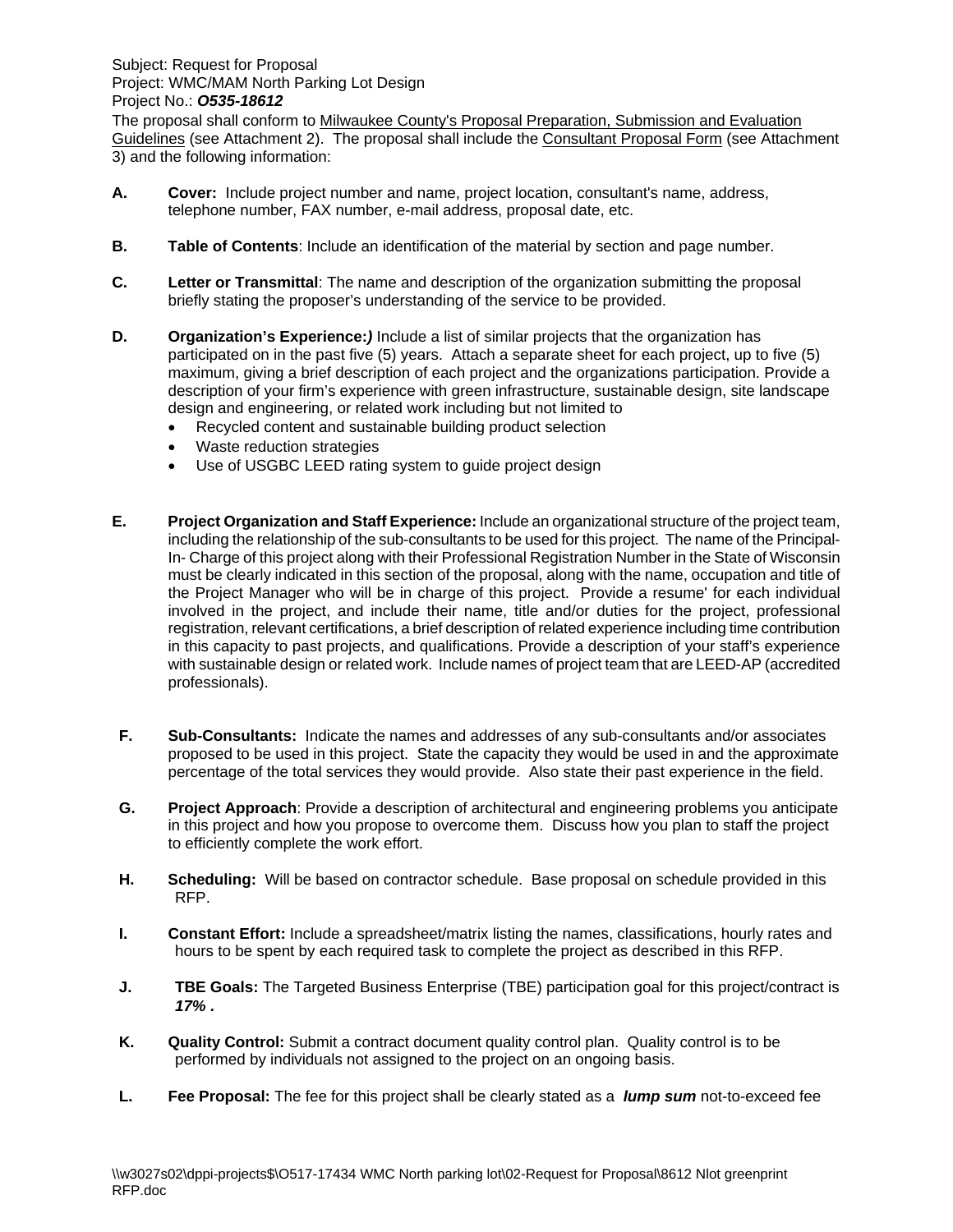for these services. A dollar amount for reimbursable items as described in the proposal should also be clearly stated or it will be assumed to be zero.

## **VI. PROPOSAL EVALUATION**

See section XV of the attached Milwaukee County Proposal Preparation, Submission and Evaluation Guidelines for the evaluation criteria. Proposers must recognize this is not a bid procedure, and a Professional Services agreement will not be awarded solely on the basis of the low fee proposal. Milwaukee County reserves the right to accept or reject any and all proposals, issue addenda, request clarification, waive technicalities, alter the nature and/or scope of the proposed project, request additional submittals, and/or discontinue this process.

## **VII. GENERAL REQUIREMENTS**

- 1. The successful consultant and/or any contractor affiliated with the prime consultant shall be prohibited from submitting bids in the construction bidding process for this project.
- 2. Selected Consultant shall follow Milwaukee County Code of Ethics as follows: No person(s) with a personal financial interest in the approval or denial of a Contract being considered by a County department or with an agency funded and regulated by a County department, may make a campaign contribution to any County official who has approval authority over that Contract during its consideration. Contract consideration shall begin when a Contract is submitted directly to a County department or to an agency until the Contract has reached final disposition, including adoption, County Executive action, proceeding on veto (if necessary) or departmental approval.
- 3. The successful consultant must be an Equal Opportunity Employer.
- 4. The proposal shall conform with all attached documents. All proposals should use this RFP and its attachments as the sole basis for the proposal. The issuance of a written addendum are the only official method through which interpretation, clarification or additional information will be given.
- 5. All costs for preparing a proposal, attending the selection interview if required, or supplying additional information requested by Milwaukee County, is the sole responsibility of the submitting party. Material submitted will not be returned.
- 6. The proposal must be submitted in a single bound 8-1/2" x 11" document.
- 7. With the signing and submission of a statement or proposal the submitting consultant certifies that the standard terms and conditions of the Agreement for Professional Services (that will be used to contract with the selected consultant) has been read and understood and that the submitting consultant is ready, willing and able to sign the agreement when requested without making any substantive changes.
- 8. Addendums will be posted on Milwaukee County's website on the *Construction Bids and RFPs* page under the appropriate project. It is the proposer's responsibility to check the website for all addendums. We will not issue an addendum 48 hours prior to the time in which proposals are due.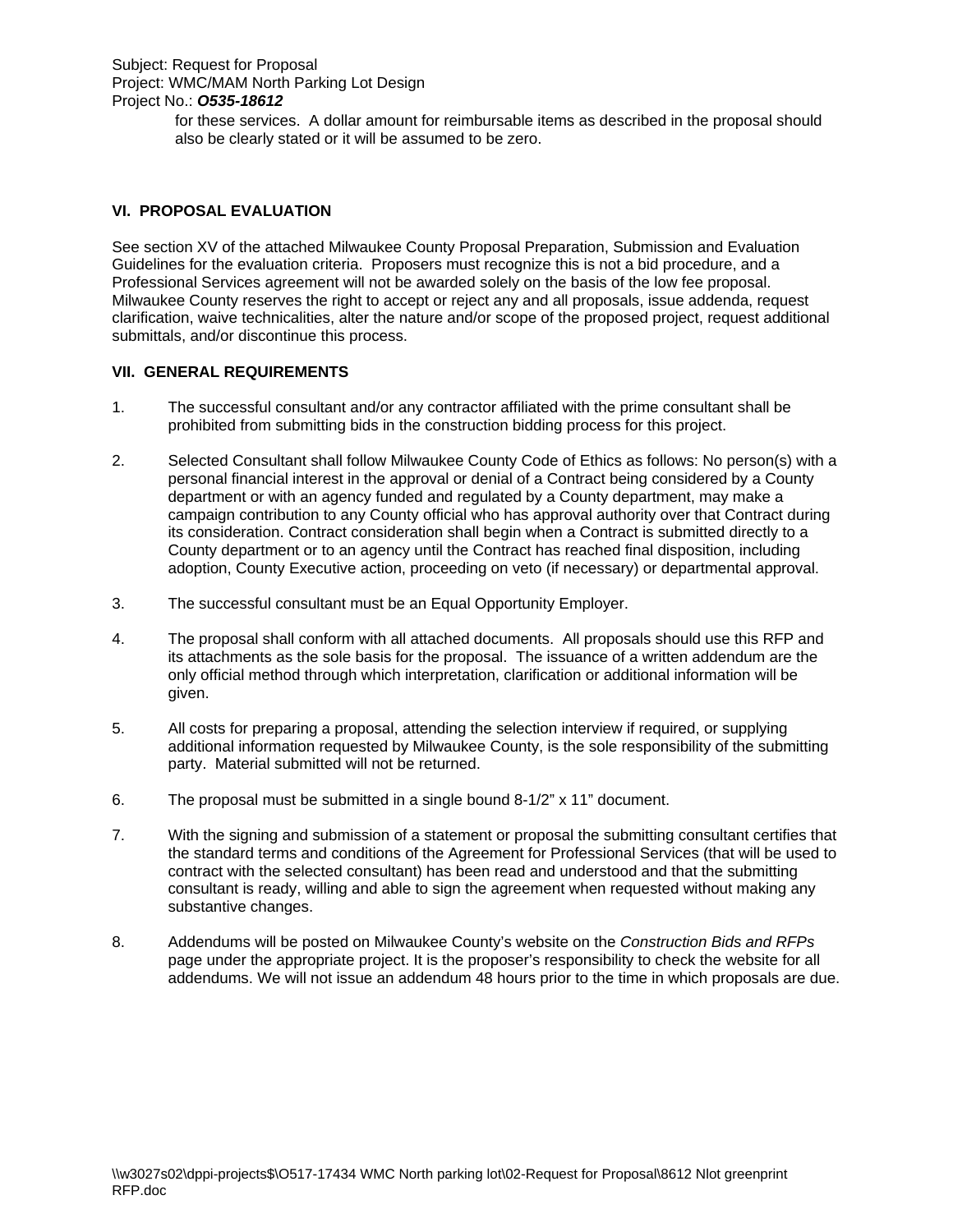Subject: Request for Proposal Project: WMC/MAM North Parking Lot Design Project No.: *O535-18612*

Please return *three (3)* copies of your proposal and a digital copy no later than *2:00 P.M. on Tuesday, February 28, 2017,* to *Julie Bastin*, Project Manager, DAS – A/E&E/S, 633 W. Wisconsin Ave, Suite 1000 Milwaukee, Wisconsin, 53203 Telephone (414) 278-3948, FAX (414) 223-1366; email = julia.bastin@milwaukeecountywi.gov.

Please direct any questions regarding this RFP to me at the above address, FAX number or email address.

Sincerely,

Project Manager, Julie Bastin, P.E.

\_\_\_\_\_\_\_\_\_\_\_\_\_\_\_\_\_\_\_\_\_\_\_\_\_

Attachments:

- 1) Project Location Map (1 page)
- 2) Proposal Preparation, Submission and Evaluation (5 pages)
- 3) Consultant Proposal Form (1 page)
- 4) TBE Forms
- 5) County type 'A' agreement
- 6) Greenprint Milwaukee Shoreline Vision Plan
- 7) Preliminary plan of parking and hardscape

C. Hardy, DAS-FM J. Bastin, DAS-FM B. Engel, CDBP K. Stave, DAS-FM

cc: G. High, DAS-FM D. Drent, Dir. WMC D. Somers, Dir Faciltites MAM<br>C. Hardy, DAS-FM J. Bastin, DAS-FM B. Engel, CDBP